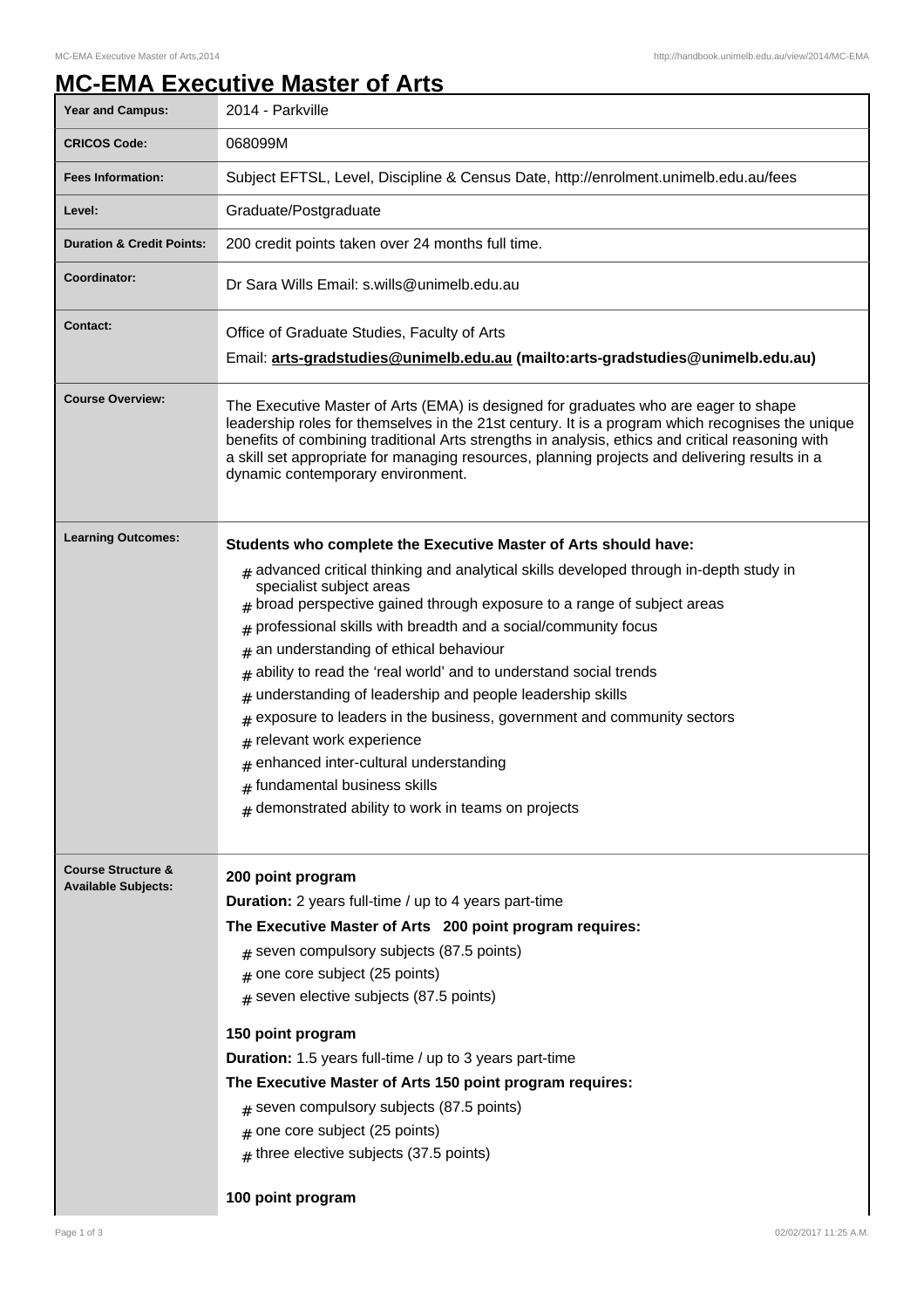|                                                   | <b>Duration:</b> 1 year full-time / up to 2 years part-time<br>The Executive Master of Arts 100 point program requires:<br>$#$ eight compulsory subjects (100 points)<br>For policies that govern this degree, see <b>Academic Services Policy (http://</b><br>www.services.unimelb.edu.au/policy/index.html) in the University Melbourne Policy<br>Framework (http://www.policy.unimelb.edu.au/). Students also should also refer to<br>information in the Student Policy Directory. (http://studentpolicy-unimelb.custhelp.com/<br>cgi-bin/studentpolicy_unimelb.cfg/php/enduser/std_alp.php?p_sid=fgBu7Kcj)                                                                                                                                                                                                                                                                                                                                                                                                                                                                                                                                                                                                                                                                                                                                                                                                                                             |
|---------------------------------------------------|------------------------------------------------------------------------------------------------------------------------------------------------------------------------------------------------------------------------------------------------------------------------------------------------------------------------------------------------------------------------------------------------------------------------------------------------------------------------------------------------------------------------------------------------------------------------------------------------------------------------------------------------------------------------------------------------------------------------------------------------------------------------------------------------------------------------------------------------------------------------------------------------------------------------------------------------------------------------------------------------------------------------------------------------------------------------------------------------------------------------------------------------------------------------------------------------------------------------------------------------------------------------------------------------------------------------------------------------------------------------------------------------------------------------------------------------------------|
| Majors/Minors/<br><b>Specialisations</b>          | Major/Minor/Specialisation                                                                                                                                                                                                                                                                                                                                                                                                                                                                                                                                                                                                                                                                                                                                                                                                                                                                                                                                                                                                                                                                                                                                                                                                                                                                                                                                                                                                                                 |
|                                                   | 200 point program - full time over 24 months                                                                                                                                                                                                                                                                                                                                                                                                                                                                                                                                                                                                                                                                                                                                                                                                                                                                                                                                                                                                                                                                                                                                                                                                                                                                                                                                                                                                               |
|                                                   | 200 point program - full time over 18 months                                                                                                                                                                                                                                                                                                                                                                                                                                                                                                                                                                                                                                                                                                                                                                                                                                                                                                                                                                                                                                                                                                                                                                                                                                                                                                                                                                                                               |
|                                                   | 150 point program - full time over 18 months                                                                                                                                                                                                                                                                                                                                                                                                                                                                                                                                                                                                                                                                                                                                                                                                                                                                                                                                                                                                                                                                                                                                                                                                                                                                                                                                                                                                               |
|                                                   | 100 point program - full time over 12 months                                                                                                                                                                                                                                                                                                                                                                                                                                                                                                                                                                                                                                                                                                                                                                                                                                                                                                                                                                                                                                                                                                                                                                                                                                                                                                                                                                                                               |
| <b>Entry Requirements:</b>                        | The Selection Committee will evaluate the applicant's ability to pursue successfully the course<br>using the following criteria:<br>For the 200-point program<br>· an undergraduate degree, or equivalent; and<br>• the applicant's submitted statement of intent in seeking entry (500 words maximum).<br>For the 150-point program<br>• a Bachelor of Arts degree, or equivalent; and<br>• the applicant's submitted statement of intent in seeking entry (500 words maximum).<br>For the 100-point program<br>• a Bachelor of Arts (Honours) degree, or equivalent; and<br>• the applicant's submitted statement of intent in seeking entry (500 words maximum).<br>The Selection Committee may conduct interviews and tests and may call for referee reports or<br>employer references to elucidate any of the matters referred to above.<br>Applicants will be required to provide the following documents detailing work experience as<br>appropriate:<br>• a C.V. detailing the work experience on which they wish to be considered for selection;<br>• a covering letter, making the case on how the background prepares them to undertake the<br>course, particularly in terms of discipline knowledge and/or skills, their success in previous study<br>and their communication skills;<br>• samples of relevant documents they have produced;<br>• evidence of any study they have undertaken;<br>• names of at least two confidential referees |
| <b>Core Participation</b><br><b>Requirements:</b> | For the purposes of considering requests for Reasonable Adjustments under the Disability<br>Standards for Education (Cwth 2005), and Students Experiencing Academic Disadvantage<br>Policy, academic requirements for this subject are articulated in the Subject Description,<br>Subject Objectives, Generic Skills and Assessment Requirements of this entry. The University<br>is dedicated to provide support to those with special requirements. Further details on<br>the disability support scheme can be found at the Disability Liaison Unit website: http://<br>www.services.unimelb.edu.au/disability/                                                                                                                                                                                                                                                                                                                                                                                                                                                                                                                                                                                                                                                                                                                                                                                                                                          |
| <b>Graduate Attributes:</b>                       | The EMA is designed for students who are seeking to acquire marketable professional skills;<br>opportunities for further intellectual and personal growth and development; opportunities to<br>network with their fellow students and community leaders; and how to apply their knowledge to<br>the 'real world'. The degree is a qualification designed for students seeking to enter professional<br>employment. Academically excellent The EMA will be subject to a continuous cycle of review<br>through constant refinements in teaching and learning principles and approaches. The<br>compulsory completion of a core suite of professional module subjects ensures a valuable<br>cohort experience as well as depth of study. Knowledgeable across disciplines The EMA offers<br>students a core program designed around professional skills acquisition as well as a range of<br>subjects from the humanities, social sciences and languages. All EMA students will complete<br>seven skills subjects as well as subjects that offer cross-cultural perspectives on a number of                                                                                                                                                                                                                                                                                                                                                                   |